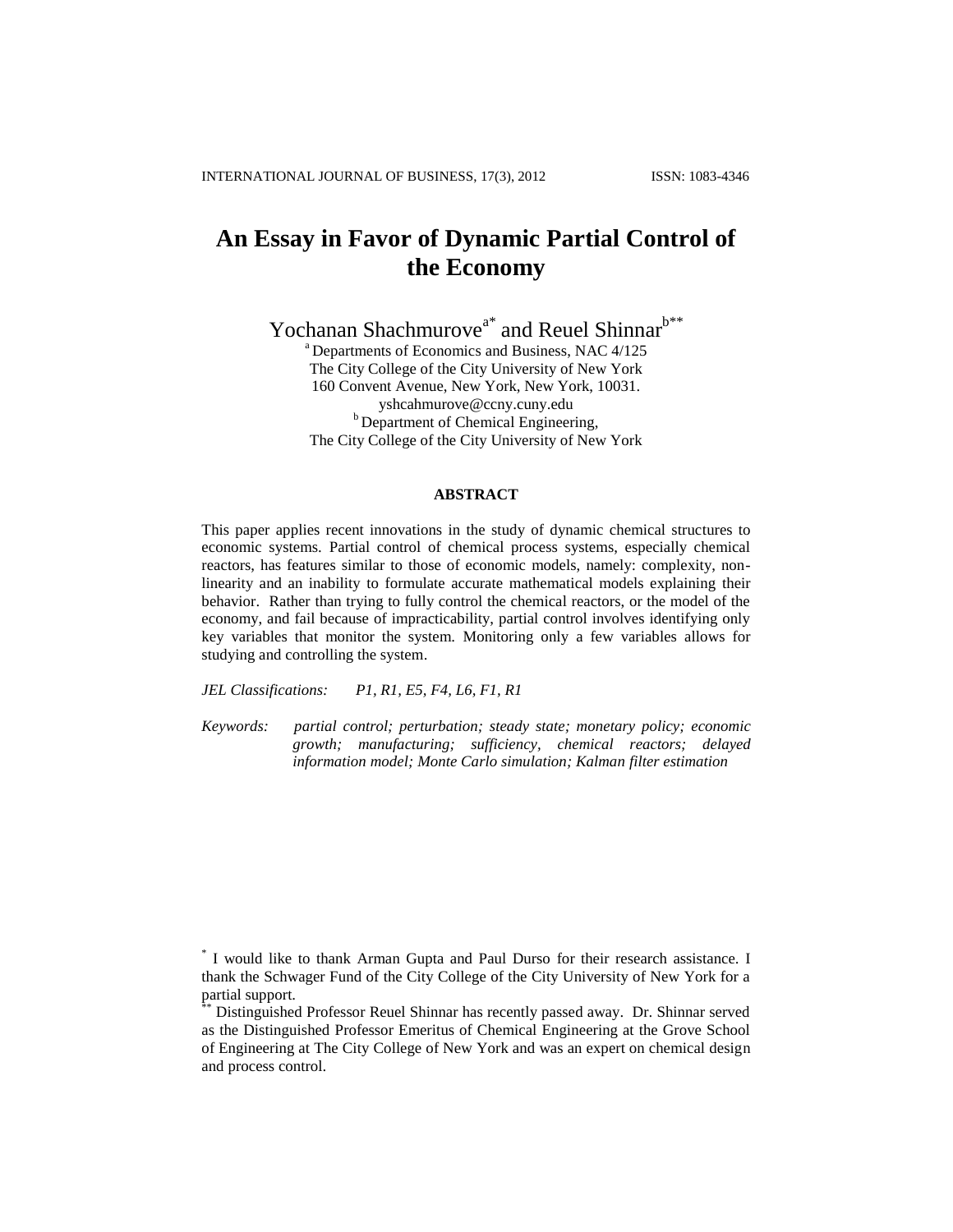## **I. INTRODUCTION**

There are parallels between complex chemical processes and economic systems. Both systems share the characteristics of complexity, non-linearity, and an inability to write accurate mathematical models explaining their behaviors. Chemical engineers have addressed these characteristics in chemical reactors by developing a model called partial control (e.g., Kothare et al., 2000; Shinnar, et al., 2000; Tyreus, 1999A, 1999B; Mismar and Ismail, 1998; Arbel, et al., 1997; Ahmed, 1996; Arbel, et al., 1996; Guettler, et al., 1994; Jacobsen and Skogestad, 1994; Yu, 1993). This type of model has also been successfully employed by material science engineers (Nordmann and Cheng, 1997), computer sciences scholars (e.g., Pomeranz and Reddy, 1993, Aracil and Gordillo, 2000), and electrical engineers (e.g., Edirisooriya and Robinson, 1993). In a similar way, game theorists studying the delayed information model have used frameworks with noise-corrupted features. By using Monte Carlo simulation estimations and Kalman filter-type estimator, they show that pursuing such a strategy substantially improves the accuracy of the model (Shinar and Glizer, 1999, Shinnar, et al, 2000, Emirmahmutoglu, et al., 2008).

This model allows engineers to monitor complex chemical reactions and change only number of key variables, in order to move the system to a different state or level. This property of being able to control for only a few variables out of a complex system is also common when one studies economic regimes. Due to the similarities between chemical and economic processes, it is worthwhile to examine a framework for applying partial control to economic systems. This paper is an effort to provide such a framework.

Partial control methodology can also be adopted and applied in education. Green and Carl (2000) test a number of schools under a similar partial control system in various major cities to examine the important issues concerning their low performance. Jessell, Madura and Picou (1993), and Spencer, Akhigbe and Madura (1998) apply partial control theory to business acquisitions, focusing on the before-and-after impacts in market performance and policy controls. Weskamp (1988) investigates the relationship between credit contract and bankruptcy using the partial control mechanism in comparison to total control system. Ooghe and Peichl (2011) use a partial control environment to formalize the idea of "fair and efficient" taxation. Robert (1993) presents a different mathematic approach based on Markov Chain Monte-Carlo methods, toward partial control algorithms based on functional and mixing theories (see also Verhofen, 2005).

By introducing a "hybrid" system, Tang, Choy and Wat (2000) apply a partial control system framework to office development decision-making in Hong Kong. They find that the "hybrid" system offers necessary certainty supports for the decision controls. Similarly, Kang, Choe and Park (1999) use a hybrid method combined with an inductive learning and neural networks in order to control and generate better operating manufacturing conditions.

With an attempt to propose an optimal nonlinear effluent-charge system for pollution control, Lee and Kim (2000) compare their pollution control system with other conventional linear effluent-charge systems and discuss the economic implications of implementing such systems. Young, Parkinson and Lees (1996) conduct a statistical control modeling procedure for environmental studies. They provide three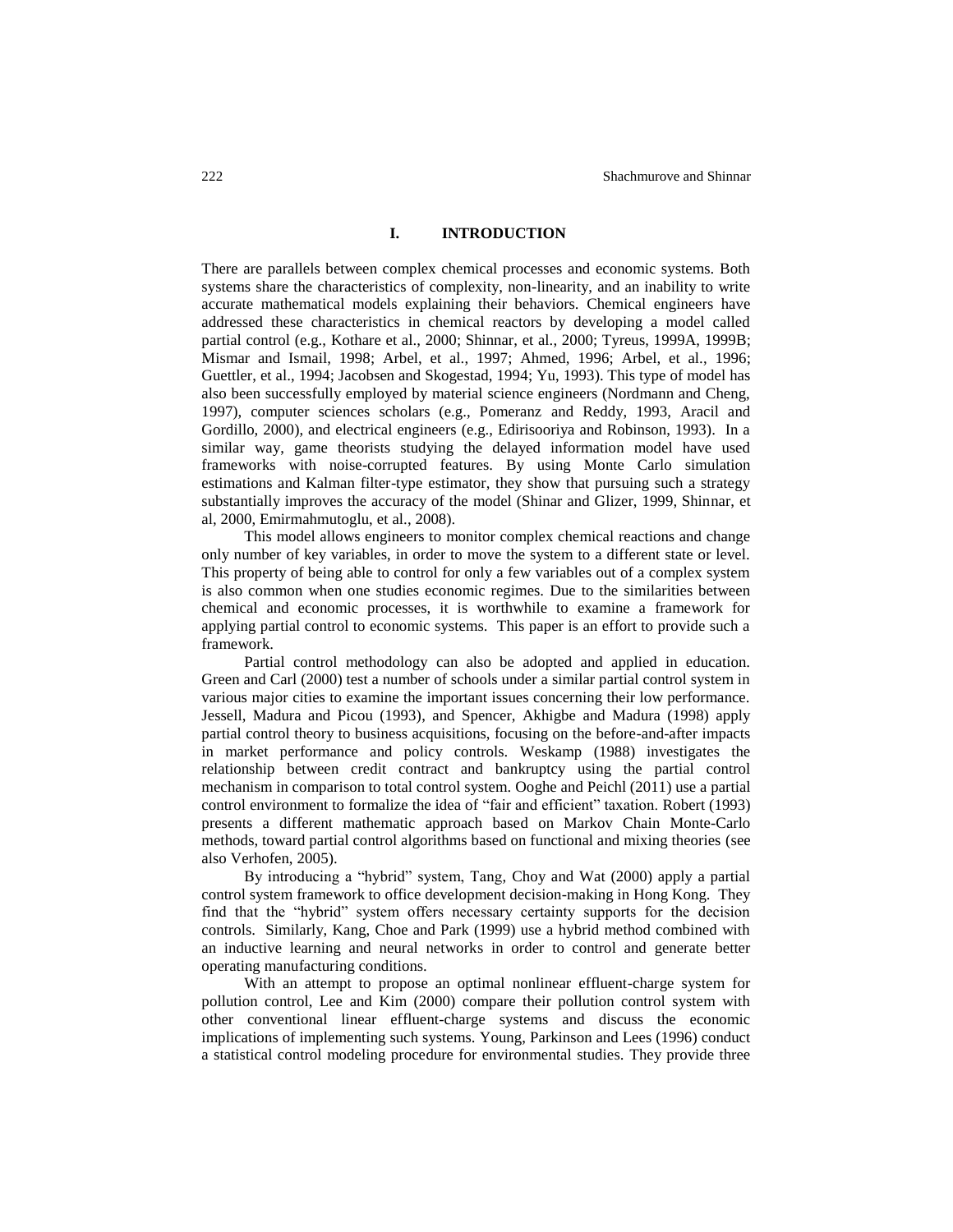main methodological tools: uncertainty and sensitivity studies based on Monte Carlo simulation techniques; dominant mode analysis using a new method of combined linearization and model-order reduction; and data-based mechanistic modeling. Additionally, Pandey (2005) utilizes the Industrial Pollution Projection System database to predict pollution load and related abatement costs. The analysis juxtaposes the cost effectiveness of effluent charge versus regulation.

In a Just-In-Time (JIT) production environment, Albino, Dassisti and Okogbaa (1995) model a *Kanban* discipline system (*Kanban*, a Japanese term for "visual record", is a time-base management technique originally developed in the Toyota assembly line that directly or indirectly drives many of the manufacturing organization in Japan). This *Kanban* system permits reliable evaluation of manufacturing system performance in terms of improved time utilization. Holl, Pardo and Rama (2010) concur with the idea that in regards to production subcontracting, just-in-time strengthens the importance of proximity.

The idea of observing relatively few variables enabling policy makers to better control the economy is in line with the recent Sveriges Riksbank Prize in Economic Sciences in Memory of Alfred Nobel, where both Sargent (1976, 1978, 1979, 1983, 1987, 2001), Sims (1972, 1980, 1986, 1987, 1992, 1993, 2003, 2006) and Sargent and Sims (1977) use a limited number of variables to study monetary and fiscal policies. In this way they are able to perfect the art of distinguishing between cause and effect in the macroeconomy (see also, Birati and Shachmurove, 1991, 1993; Christiano, et al., 1999; Friedman and Shachmurove, 1996, 1997, 2005; Shachmurove and Shachmurove, 2008; Shachmurove, 2005, 2006).

The remainder of the paper is organized as follows. Section II elaborates the idea that for modeling and monitoring purposes, chemical reactors and economic systems share the same characteristics. Section III describes the methodology of partial control. Section IV details the minimum information required for the partial control model. Section V applies the insights of partial control to global economic markets. Section VI concludes.

# **II. CHEMICAL REACTORS AS AN ANALOG FOR ECONOMIC SYSTEMS**

Chemical process systems have some features similar to those of economic systems, namely: complexity, non-linearity, and an inability to write accurate mathematical models describing them and their behavior (Shinnar, 1990A). Adiabatic reactors, which make up the majority of large chemical reactors, are a class of reactors that can provide particularly useful analogies.

In order to drive its system, adiabatic reactors rely on their own heat generated from the reaction. Unfortunately, such a reactor has an additional steady state (the null state) where nothing happens. The system can crash to this null state when a large perturbation occurs. It can also have steady state solutions that, while linearly stable, are inherently unstable to large perturbations. In the absence of accurate models, one often does not know the reactor range for steady state operation. This creates control problems similar to those in economics. Such control problems have been solved in chemical reactors by using partial control models.

Control basically has two different approaches: total control and partial control. Two extreme examples illustrate these approaches. In an airplane, total control is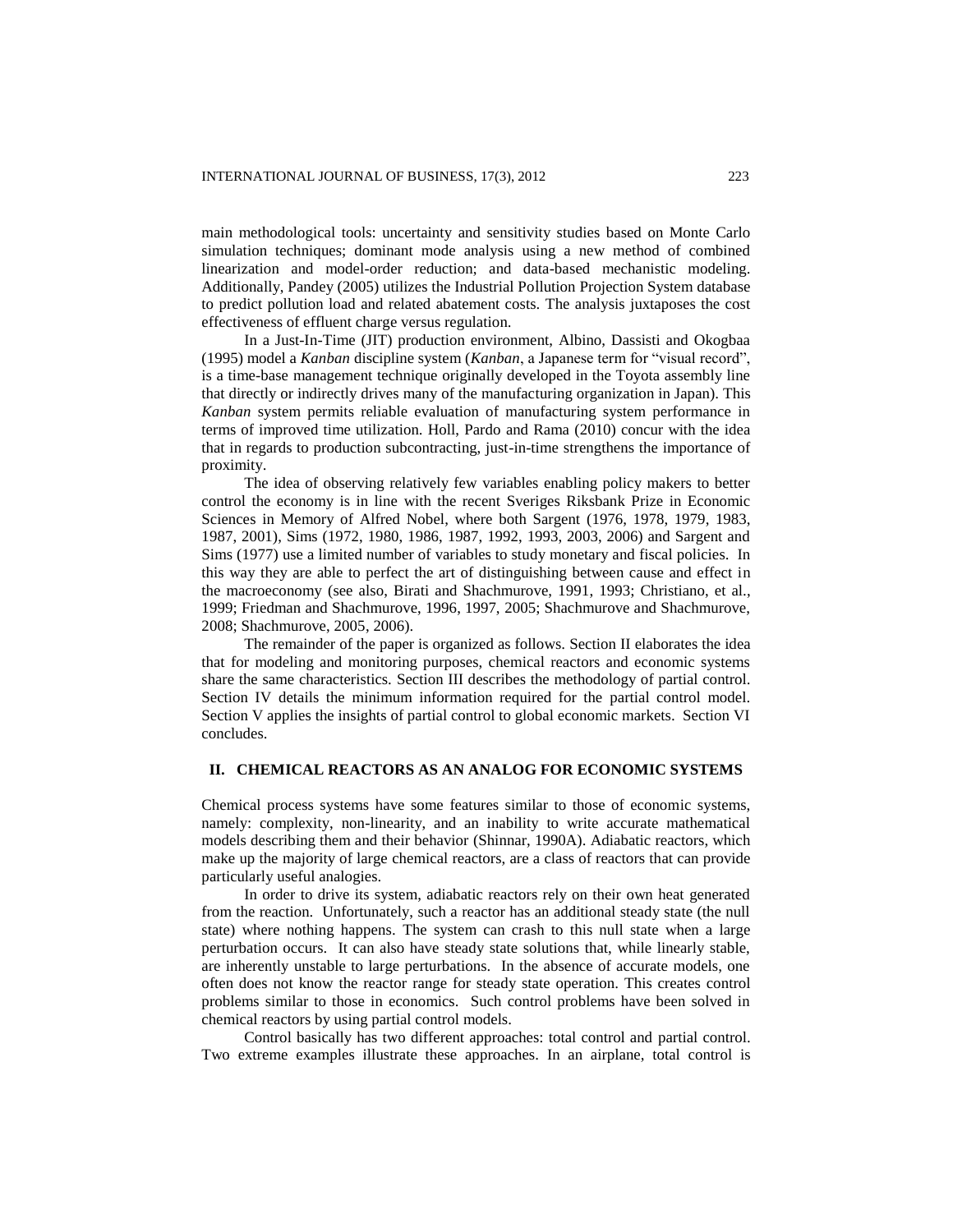needed. A design is required that permits a thorough understanding of how every item functions, or in the language of control, a fairly accurate and complete model that allows exact control of all essential functions. In contrast, in a complex chemical reactor, often a very limited knowledge about the reaction exists. Catalysts promoting the reaction can change during operation or due to replacement. Only imperfect models exist.

Another difference between total and partial control is the use of inputs to control variables. In total control, for every variable to be exactly controllable, a single modifiable input that can be manipulated is needed (Shinnar, 1990A). In the airplane example, certain controls such as throttle, aileron, elevator, rudder, etc. are inputs to control variables such as speed, pitch, yaw, etc. (Oster, Strong, and Zorn, 1992, Sontag, 1998). In chemical reactors, as well as economics, many more variables require control with inputs that can be manipulated. This condition necessitates partial control (Shinnar, 1990A).

Experience has taught that several key variables can adequately control these complex systems with very few inputs (Shinnar, 1990A). Properly choosing the variables and the set points, and changing those set points in response to system changes can keep the system stable within acceptable limits. This approach forms the foundation of partial control.

Although partial control models are not exact, minimum information about the system is needed. In control theory this fundamental difference has not always been recognized. Shinnar and Glizter (2000) show that, due to uncertainty in many chemical processes, optimal control methods developed in aerospace are impractical for a large class of problems in the chemical industry. Consequently, efforts should be directed at concentrating on control with minimum system information. Compared to chemical reactor control methods, economic control methods suffer from a greater lack of accurate models.

In economics, total control and partial control have been employed. The communist system tries to achieve total or exact control by directly controlling all economic activities. In the absence of very accurate models, such an attempt is doomed to fail. The western economy relies to a large extent on the free market to drive and control the economy. This approach uses money flows as internal control circuits to direct and control underlying economic activities, such as production. Although a capitalist economy with an invisible hand is similar to an adiabatic reactor running on its own heat, the economy may benefit from limited control to maintain the desired steady state. All governments try to maintain some control (Shinnar, 1990A).

In the U.S., the agency that uses actual methods of feedback and control similar to those used by an engineer is the Federal Reserve System (Fed). The Fed reevaluates its policy at intervals by examining various economic parameters such as inflation growth and unemployment. The Fed then tries to keep them within specific limits by manipulating interest rates. However, it is difficult to control a complex reactor, much less a complex economy with a single manipulated variable. There is no coordination of the Fed with any other macroeconomic policy, such as fiscal stimulus. An example of poor policy coordination is tax cuts combined with monetary stimulus.

In order to utilize partial control for the purpose of influencing the economy, a better understanding of this model is essential. This is where the concepts of partial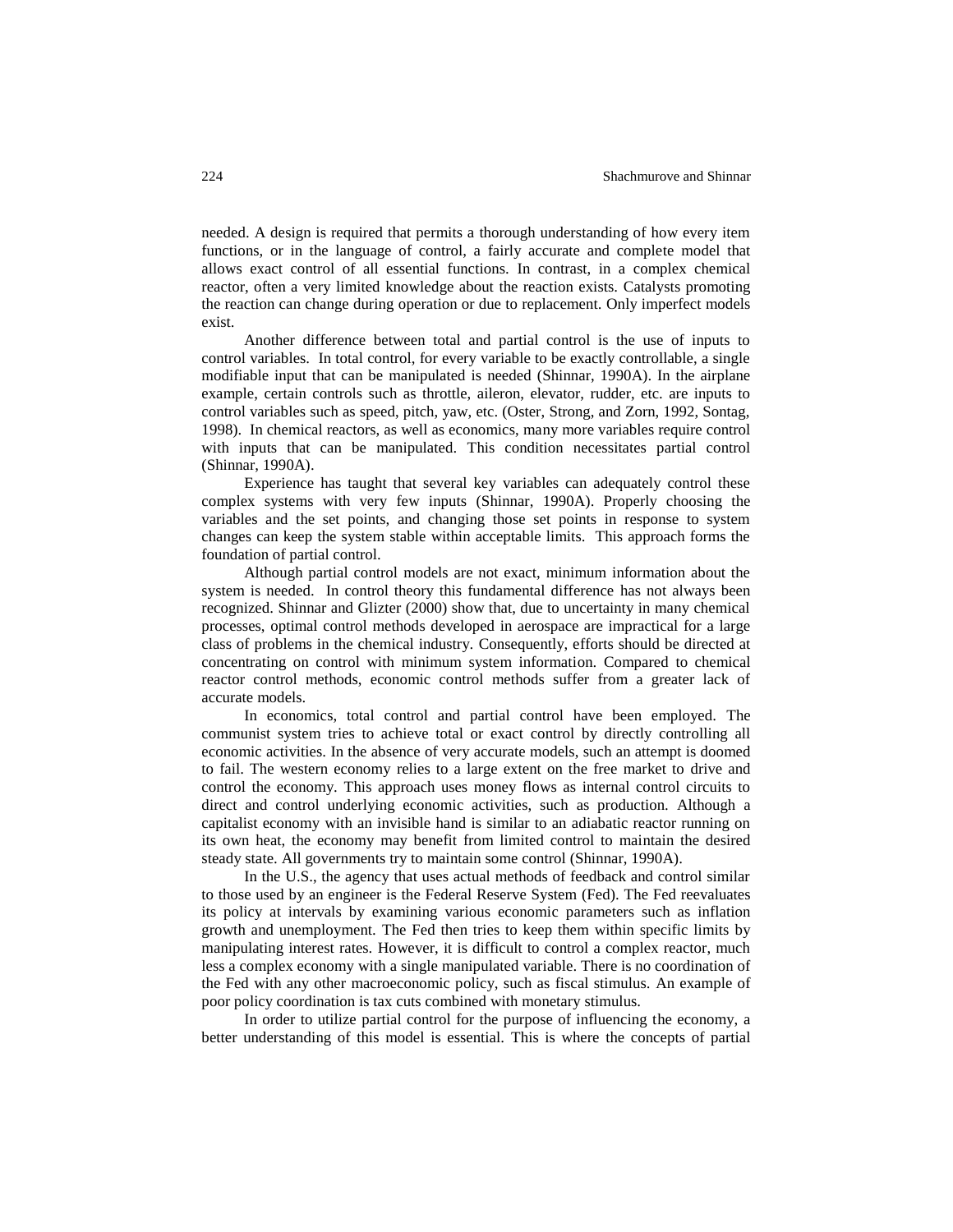control developed in chemical processes could provide some guidelines and a framework for discussion.

## **III. METHODOLOGY OF PARTIAL CONTROL**

The steps to develop a partial control model are indicated below. The order of completion is not relevant (Shinnar, 1990A).

1. Define the system to control.

2. Define the goals of control. For the reactor these are output quality and production rates. Ensure that the goals and specifications are consistent with system capabilities.

3. Develop a model for the system. Evaluate the model for minimum information requirements and sources. Include critical processes and constraints. Feedback control requires minimal information. Transitioning between steady states requires additional information.

4.The inputs must be evaluated to determine which ones can be manipulated and what the input constraints are. In a reactor, this is preferably done in the design stage.

5. Evaluate measured variables chosen for the set points with respect to the possible interaction between control loops.

6. Analyze the potential perturbations and changes imposed on the system. Filter the inputs to control perturbations. Reduce the ranges over which inputs and perturbations can vary and limit the rate of any change. Filtering inputs is one of the most essential parts of process control.

No political body exists that can implement economic partial control on a global basis. The global economy should be divided into independent sub-units large enough to operate independently. Subsequent macro-policy can then be coordinated. For example, the U.S. economy is large enough to operate as an independent sub-unit of the global economy. U.S. policy makers may raise domestic growth rates with partial control methodology. Next, coordination with other sub-units such as the European Union should occur. A network consisting of a policy authority and self-sufficient subunits is required. This structure is described below (Shinnar, 1990B).

# **IV. MINIMUM INFORMATION REQUIRED**

In a plant, the first task in designing a control system is to define the specifications of the products and the desired production rate. Specifications also include hard process constraints. While product specification and product goals in a chemical plant are dictated by market demand, those goals have to be coordinated with capabilities. Limits of the process are difficult to establish a priori, but have to be understood for the purpose of successful control. In an imperfect economic system, we rely on feedback loops in our models to optimize results (Shinnar, 1990A).

Defining goals for the economy is challenging since there is no immediate consensus. Should policy be aimed at macroeconomic stability, increased growth, or distributional equality with lower output? Other policies to consider are environmental remediation and business cycle moderation (Shinnar, 1990A).

In order to control a system around a specific steady state, linear models can be used based on identification, or statistical correlations. The latter can be quite powerful.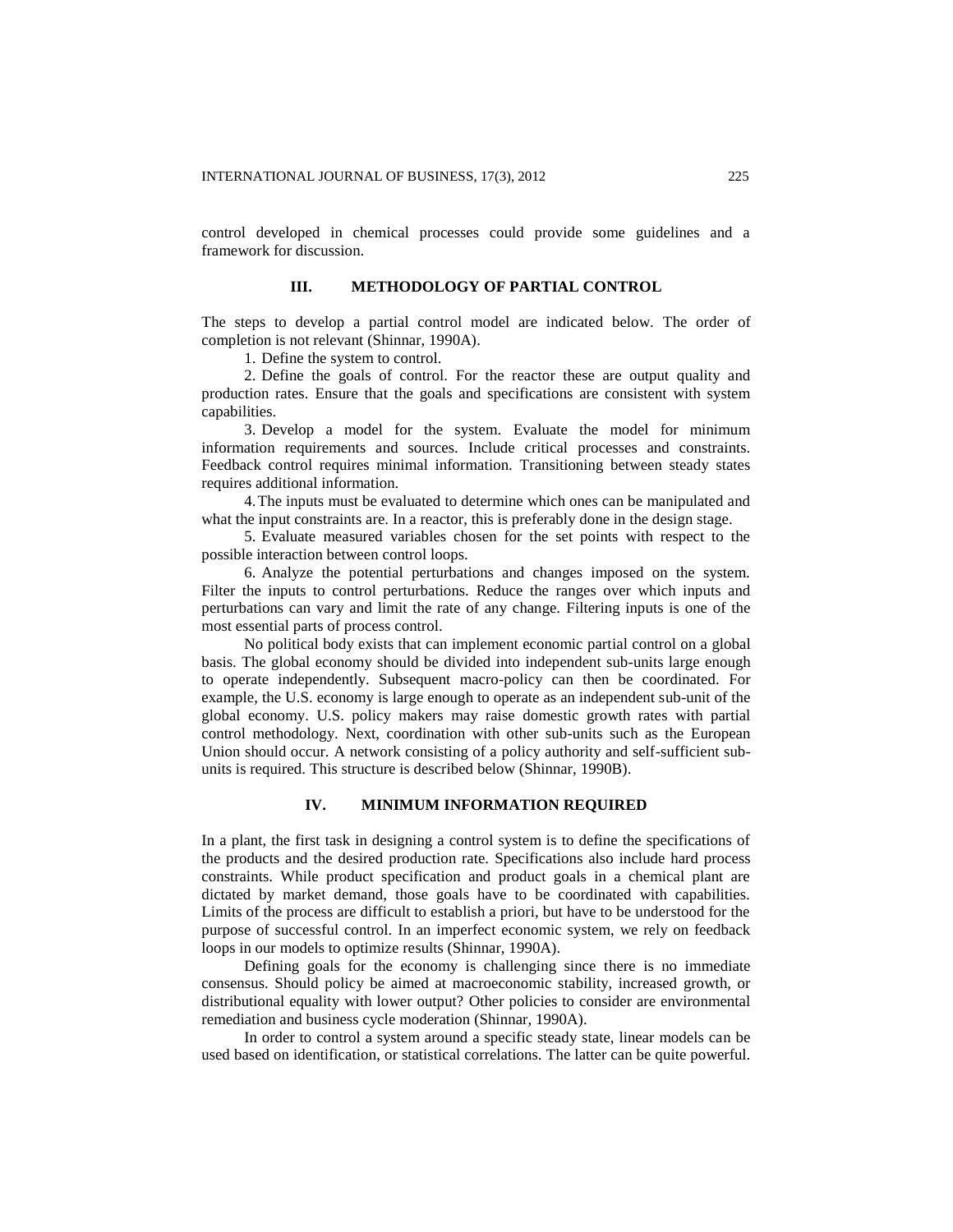Global linear models are useful to maintain system stability or change steady states. One may argue that global linear models are preferred to statistical models in a given steady state even if they are less accurate. Statistical correlations or linear models cannot predict constraints, multiple steady states, business cycle behavior, and which steady states are attainable. The minimum required information steady state control is discussed below.

## **A. Non-linearity**

Are multiple steady states possible for a single system with fixed inputs? The system would be nonlinearly unstable and vulnerable to strong perturbations. Proper control can reduce the probability of instabilities. Does the system exhibit cyclic or chaotic behavior? Both the economy and chemical reactors can exhibit limiting cycles, resulting in multiple steady states. It is also important to know the property of the lowest steady state. Chemical reactors often have a null steady state or steady states with different properties. In the absence of control, a small perturbation can cause the system to crash to the null state. Restarting the system is slow and difficult. The Great Depression can be characterized as the null state of the U.S. economy in the 1920s and 1930s. Imposing large perturbations can result in severe negative shocks (Shinnar, 1990A).

Complex nonlinear systems have an additional control property. In the absence of control, very small changes can result in different trajectories. Different controls map to different trajectories. Once designed, a control system has a finite number of stable steady states. An improper control can introduce instabilities, causing the system to revert to the null state. In adiabatic chemical reactors, the null state is often stable regardless of control, and the reactor requires special action to be restarted. The ability to take such special actions has to be designed into the system. Chemical reactors can also have stable limiting cycles, which can be complex and chaotic. To evaluate the exact nature of multiple steady states, and of limiting cycles, a proper model is needed. But if the nature of the system is understood, it is possible to deduce by analogy to known linear models whether such nonlinear behavior is likely or not. Observations show that a modern economy has all these features (Shinnar, 1990A).

#### **B. Heat and Mass Balances, Kinetic Driving Forces**

A chemical reactor is constrained by heat and mass balances, and by the second law of thermodynamics. Luckily, in a chemical reactor these are easy to compute quite accurately. It is much more difficult to accurately compute the nature of the kinetic reactions, which are too complex for exact mathematical description. This is especially true if, as in oil, there are large numbers of compounds present. This property provides a lumped description of the rate processes. The advantage of a lumped approximate kinetic description over statistical correlation is that statistical models do not easily include constraints. Even an approximate kinetic description with correct heat and mass balances will have built-in constraints. There are equivalent kinetic relations and mass balances in economic systems. Understanding their mechanism is crucial for better partial control.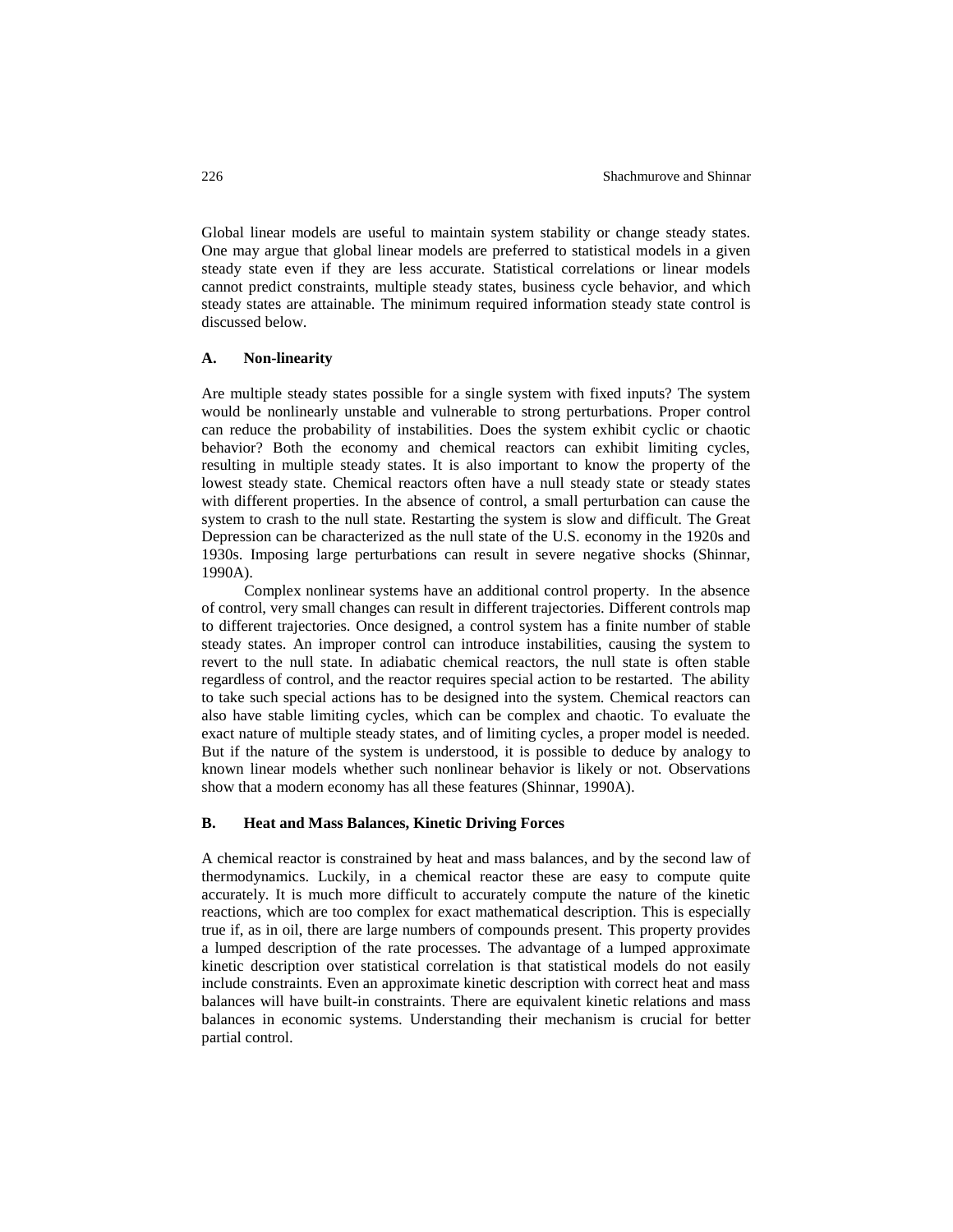In process control, signals have the same features and descriptions as real physical flows. Real flows have constraints, signals do not. Real flows count. In economics it is difficult to distinguish between physical and money flows. An example of a money flow is a change in the growth rate of the money supply. Money is a signal, albeit a very useful one. Money flows serve as internal feedback variables that adjust the system. Such internal control variables also play a role in reactor control. The interaction among temperature, heat flows, and kinetic rates provides one such internal control loop, but the reaction engineer knows many others. Good partial control interacts with such internal feedback mechanisms. Most successful attempts at partial control of economic systems use incentives and control actions related to money flows.

In a reactor with complex reactions there is a hierarchy of reactions, variables and flows that require understanding. While there can be a large number of reactions, only a few dominate the heat balance and the performance and stability of the reactor. This is similar to economic systems where different economic activities are not equal. Experience has shown that any complex nonlinear control system with a large number of flows and variables does not exist. If the U.S. is a controllable separate unit which can provide a good sustainable living for all its citizens then there are hierarchies of economic activities. For example, while agriculture contributes only a small percentage to GDP, food production is essential because of national security.

The concept of hierarchy is essential for building proper economic models. The U.S. could import most of its food, but this solution does not guarantee secure sources of supply. Agriculture based on imports is not controllable by the United States. There are additional critical industries. Entertainment provides employment and exports, but cannot stimulate or sustain economic growth. Smaller countries cannot function as independent sub-units. Economic blocks such as the European Union are useful if they implement control through a unified political structure.

It is possible to achieve significant results in partial control with minimal model information. Improved nonlinear steady state and dynamic economic models would focus the discussion on economic policy. These models would include money and physical flows production capacity, natural resources, labor availability, etc. They should be able to describe what happened during the last seventy years. An accurate fit is not required, just a reasonable agreement with major trends observed both in magnitude and time scale. George Dantzig (1977) and Bruce Hannon (1979) have pioneered the first physical steady state model for the energy sector. Constructing such a global, physical economic model for the U.S. would require a cross-disciplinary effort. It could improve the understanding of economic control and policy. Incomplete and approximate models are useful as long as their limitations, assumptions, and level of uncertainty are understood (Shinnar, 1990A). It is also necessary to update models with varying conditions online.

There is one difference between economic systems and reactors. Economic systems involve thinking human beings. They will anticipate what happens and adjust their activities. The control action changes the system. Actually, there is some analogue in chemical reactors. In a complex nonlinear system, such as a catalytic system, there are complex interactions that can reduce or reverse the result of a control action. The use of feedback is still a possibility. Model uncertainty increases. Control engineers develop tools to deal with such systems. Interestingly, the emphasis in the economic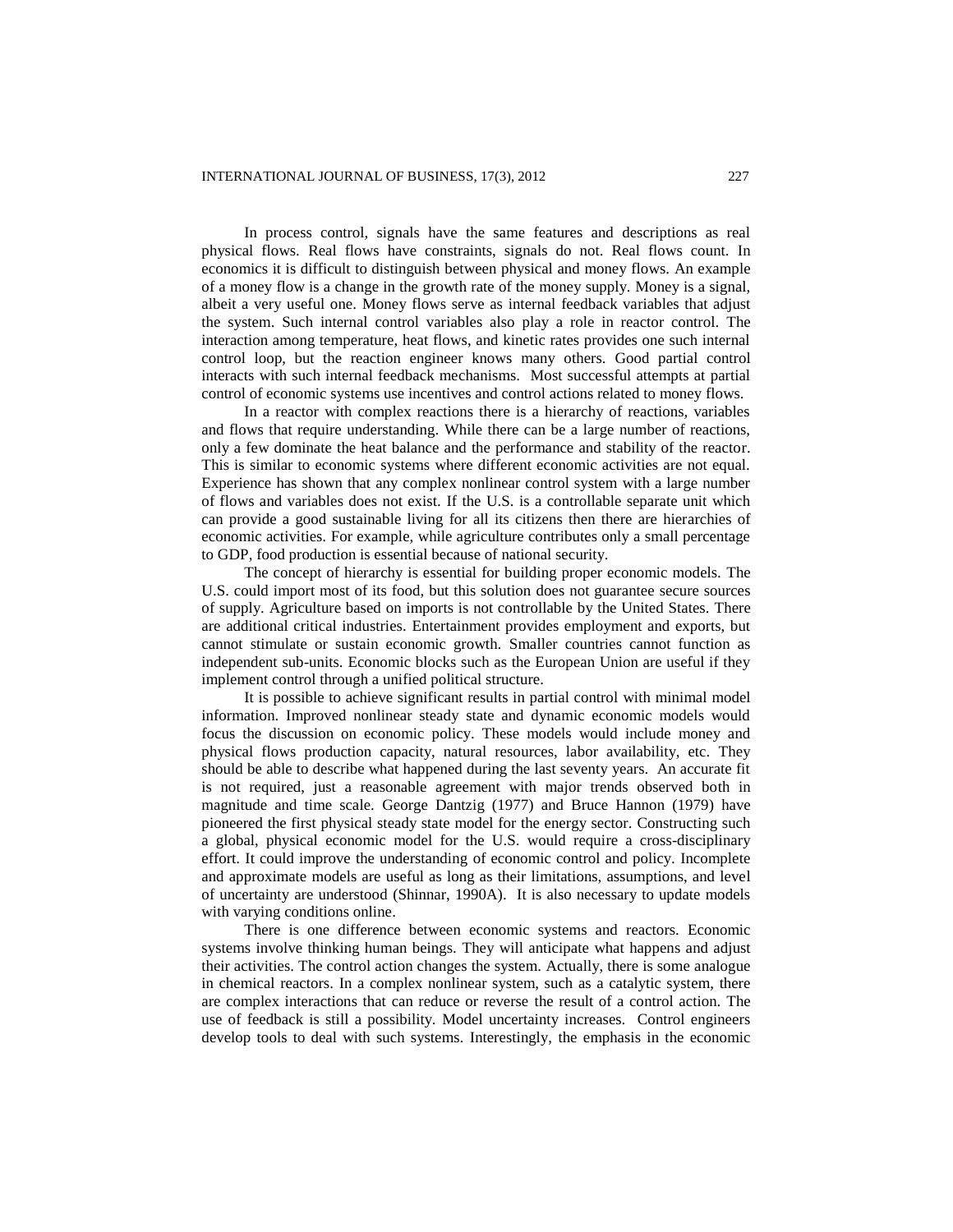control literature is on optimal control, which is unsuitable to systems with large model uncertainties.

## **C. Timescales and Magnitude of Responses to Various Inputs and Perturbations**

It is useful at this point to accurately define inputs and perturbations. An input is a flow or control action that can be intentionally manipulated to control the system. Perturbations are exogenous changes in uncontrolled inputs and changes in the system. Control variables such as money supply or taxes are internal flows generated by the economy. Variables in chemical reactors can be equivalently manipulated and treated as inputs.

Some timescales are surprisingly short. A stock market crash can occur within one day and have a long-lasting impact on the economy. Other relevant timescales in economics are rather long (Shinnar, 1990A).

If there is over capacity, production can quickly respond to increased demand. If new capacity is needed, the timescale is long. In the petrochemical industry construction of a new world-scale plant requires five years. As a result, petrochemical prices and profits have been highly cyclic. A stable system requires excess capacity in critical sectors. Significant excess capacity is not economically sustainable. If growth requires large new investment, the timescales for significant changes can be very large. If a major part of the agricultural sector is to be shut down due to international competition, restarting it could take a long period, possibly a decade. Substituting nuclear or solar energy for half of electricity production would need about twenty years.

Lagged reactions and responses in nonlinear systems have constraints on growth. Crucial resources such as water and energy have natural limits (Shinnar, 1990A). In Israel, if water use exhausts available supply, alternatives such as desalination may be increasingly expensive. Lacking exact estimates, constraints enter into the formulation and construction of the model.

When exposed to a large perturbation, a variable in a reactor can cease to respond to increases in the manipulated variable. This reaction is due to time lags or physical constraints. In such cases, the steady state becomes unstable. The resulting new steady state is the null state. The controls used to maintain steady state equilibrium cannot return reactors to equilibrium. Separate ignition circuitry is required. Agriculture and industrial manufacturing are critical to an economy since they stimulate growth after a collapse.

#### **D. Permissible Control Settings**

A serious problem is often neglected when choosing set points with multiple control loops. One can choose any combination of set points in a linear multi-variable system. This condition is not true in a nonlinear system. Some set points will be inconsistent with each other and some combinations of set points may not be attainable or sustainable. This characteristic is important when changing set points. In order to benefit from increases in productivity due to technological change we need to raise the level of economic activity. Everyone's welfare will increase. This policy would generate consensus for partial control theory.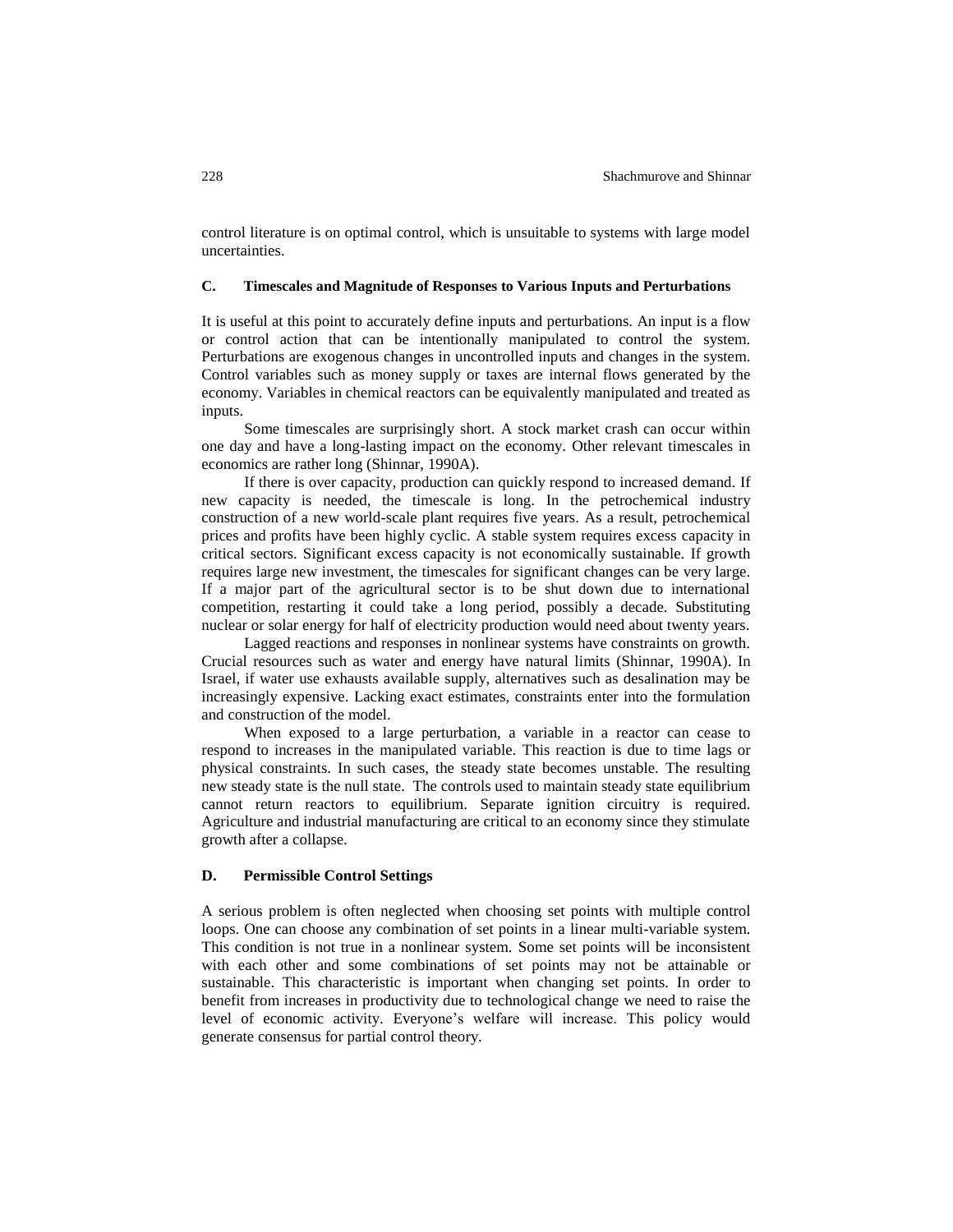To achieve this goal we must significantly increase our economic growth rate. Our current level of economic growth is slightly greater than the growth rate of the working age population, adjusted for inflation. Is this goal consistent within the capabilities of current economic systems? Lacking exact models, current information about physical resources and production capabilities is positive. However, as U.S. machine manufacturing declines, the potential of increasing the industrial base decreases. Several domestic industries have a comparative disadvantage in global markets due to increased foreign competition. Thirty years ago the U.S. was the world leader in high-pressure equipment. Today, if one wants to construct a refinery, a large fraction of this machinery is no longer domestically produced.

There are additional questions concerning increasing growth rates. Industrialized economies can attain growth levels achieved during the 1950s and 1960s. The majority of the world's population, residing in Less Developed Countries (LDCs), is unlikely to attain half the per capita income of the United States in the near future. Parity in per capita income of twenty-five percent is overly optimistic for larger LDCs. The technical problem is sustaining such large income differences under free trade. Competitive forces may move the global economy to a new equilibrium with even greater disparity in per capita income. These goals may not be consistent with the economic system even under free trade. Current claims that it is possible to maintain the present standard of living under free trade are subjective. These claims are not based on dynamic or steady state global models.

The sustainability of increased economic activity given a higher level of resource consumption is also a concern. There are limits on fuel and water consumption. Minimal consumer welfare should include adequate food, housing, education and healthcare. Luxury items are not required. Reduction in fuel consumption can be achieved without increasing taxes (Shinnar, 1990B). Sustainable products and renewable energy are more expensive but increases in production efficiency will make their use economically justifiable.

Feedback methods are useful in establishing boundaries for feasible set points and goals. Effective use of feedback involves analysis of constraints, rate processes, and time lags. Obtaining these models is difficult, however, possible and important.

## **E. Limiting Perturbations to the System**

In any control system it is important to limit the magnitude and range of perturbations. No reasonable control can be designed to protect systems from all perturbations. Estimating potential perturbations is a prime consideration in the design of control systems. This concern applies to process control, partial control, and exact control as practiced in the aerospace industry. Currently, there are no mathematical methods available to estimate the maximum perturbations a given control system can handle. These perturbations deal with linear and nonlinear control systems. The problem becomes more critical for nonlinear systems with multiple steady states. A continuing change in one of the inputs can make a given steady state open loop unstable. Transition to a less optimal equilibrium may occur (Shinnar, 1990A).

Stabilizing the steady state with feedback control and a change in inputs may make chosen set points non-permissable. The system will move to a new steady state. Regardless of the control effort, the null state is possible (Shinnar, 1990A).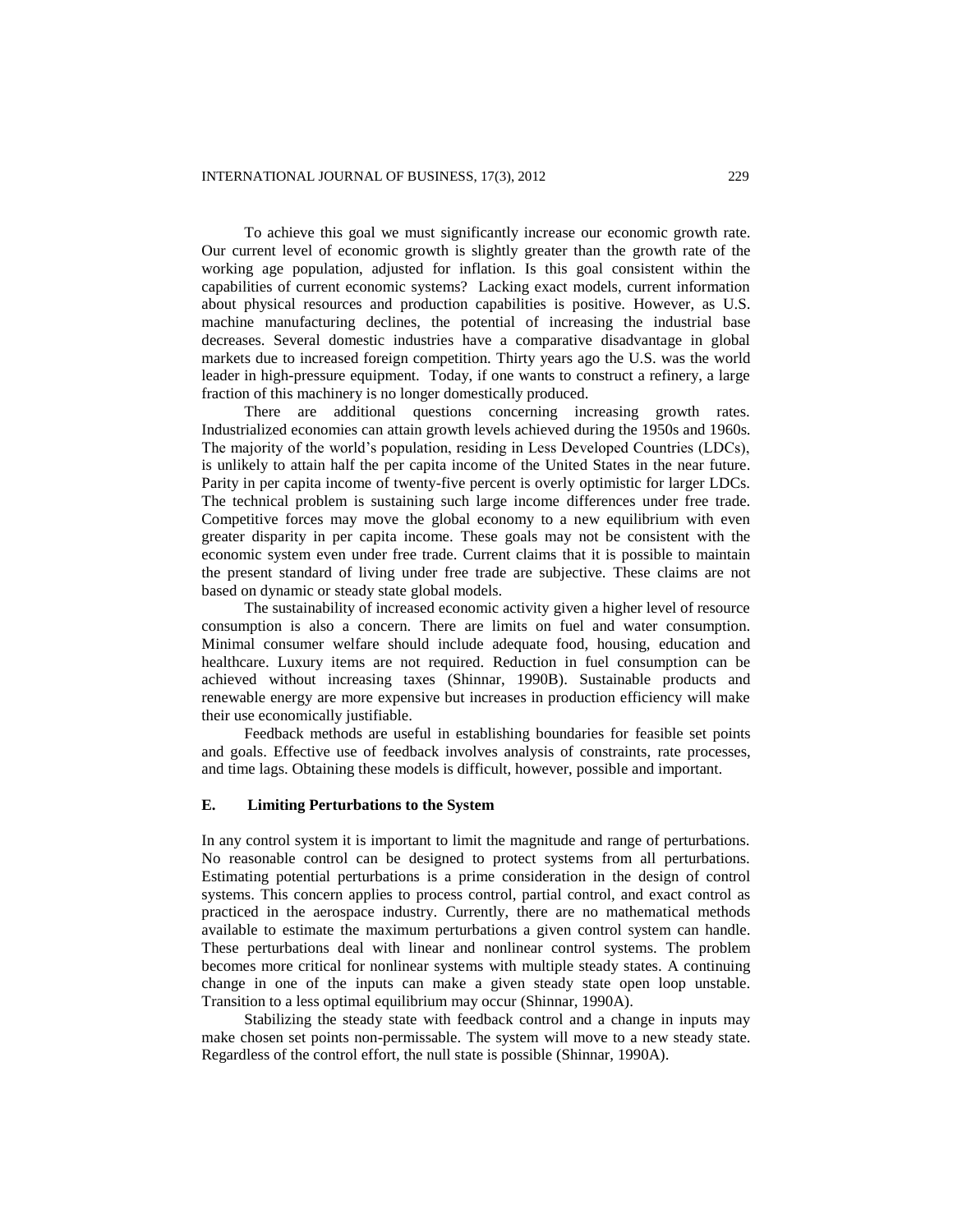If the control setting stays permissible, the time delays of the system may not allow rapid perturbations. Only design of a controller in a complex process involves limiting the size of perturbations and their rate of change. In a chemical plant we have many ways to control perturbations. By controlling raw materials and their specifications, perturbations can be eliminated at the source. In difficult control situations tight feed specifications are essential. The other choice is to filter the input by holding tanks. This option prevents sudden shocks and limits the size of perturbations. Reactors do not operate in isolation. They interact with other plant units. Control valves are manipulated over a finite range, limiting the response to any single perturbation. The size and rate of perturbation in any period must be limited. This is required for a successful control of chemical reactors. Control is possible by filtering interactions and limiting their magnitude (Shinnar, 1990A).

## **F. Choosing Inputs and Variables for Set Points**

There are many politically viable control variables. Money flows deal with taxation, selective and global fiscal stimulus, monetary policy, interest rates, subsidies, etc. Legal control deals with import quotas, business restructuring law, or European labor law (Shinnar, 1990A).

A methodology and plan to use potential control handles in an organized way is required. Control distorts the economy. Monetary policy results in biased outcomes. Policy makers choose to move the economy in specific directions. Controls impact social justice. Income taxes are intended to both generate government revenue and to redistribute income. A consumption tax would increase the competitiveness of U.S. industry by leveling the tax content of products. This tax is regressive. The most progressive policy is to increase per-capita income for all groups and recreate the macroeconomic expansion of 1950-1970. Before discussing the relative merits of various control strategies, we turn to important principles for choosing partial control loops (Shinnar, 1990A).

#### **G. Dominance**

A variable chosen as an input or the set point should affect reaction rates and impact the thermodynamic equilibrium. This phenomenon is a dominant control variable. A dominant control circuit is any control loop that allows several outputs to remain in an acceptable range. Monetary policy has an impact on many economic activities. Selective taxation can stimulate economic activity in specific sectors and dampen it in others (Shinnar, 1990A). Allowing rapid depreciation in manufacturing increases investment in many activities. Prohibiting depreciation in foreign investment may limit cross-border transfer (Shinnar, 1990B). Unemployment, personal income, growth, and production outputs are good set points with dominant features. Tariffs and quotas are useful to control the trade balance and reduce input perturbations. The focus here is not micro-management but only broad measures having a significant impact on a wide range of activities.

## **H. Sufficiency**

We defined partial control as the attempt to control a large system with many variables and a limited number of control loops. A single loop or two loops may not be sufficient for control. The number of required loops depends on policy goals and experience.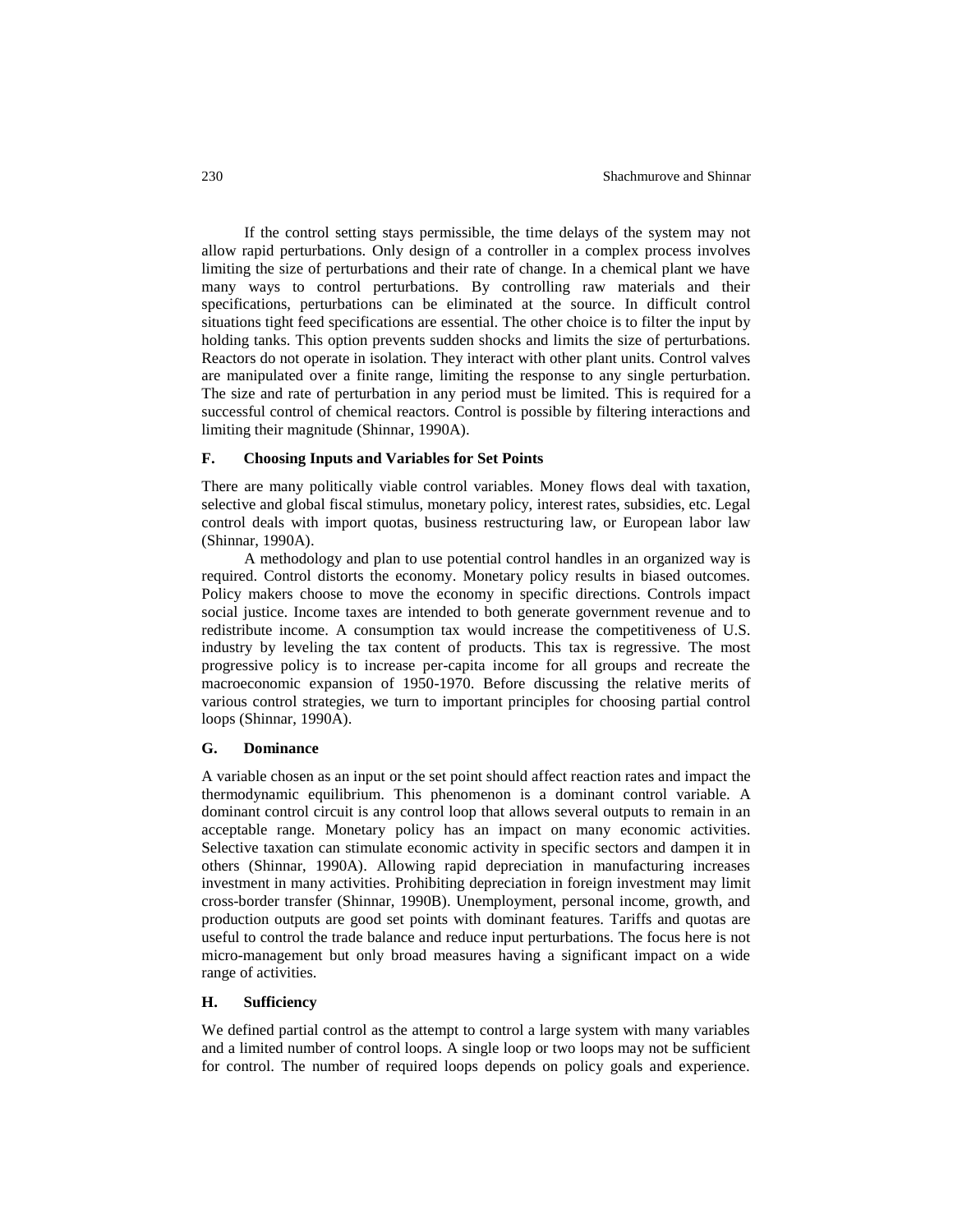Two to four loops is a good range. When too many loops are used, system control will cease to be partial. When an accurate model is not available, severe problems result due to interactions and the failure to choose a number of internally consistent set points.

The present concept of economic control is a single control loop. The Federal Reserve Board tries to keep the economy stable using one manipulated variable, namely interest rates. While other agencies try to control certain aspects of the economy, only the Fed uses periodic adjustments based on the observation of key economic indicators. Monetary policy is partial control.

The present Fed strategy of relying on interest rates as the main control loop is dominant but not sufficient. Outputs can be maintained in an acceptable range, but control is not achieved. The control actions required by the Federal Reserve to implement monetary policy are significant in magnitude. Since the adoption of this policy, real interest rates are greater than sustainable estimates. Long-run average real interest rates are less than one percent and the expected long-run real return on nonspeculative industrial investments is three to four percent. Japanese industry and most U.S. foreign competitors use this latter metric as a benchmark. In the U.S. during the 1950s-1960s, real returns approached ten percent in many industries. In the last 20 years the real return on investments in U.S. industry was closer to four percent. There is no consensus among economists regarding the long-run implications of a control policy based on long-term interest rates in excess of levels warranted by current industrial production.

It has been claimed that high interest rates are not caused by the Fed, but are a result of budget deficits. The data show that nominal interest rates were stable in the so called "golden period" of the 1950's and the 1960's despite higher deficits and inflation in the initial period after the war. Nominal interest rates rose before the U.S. had a deficit. If the goal is to introduce a control strategy to achieve a desired economic environment, the problem of sufficiency must be carefully evaluated. We need to coordinate the use of control variables.

## **I. Interactions**

If more than one control loop is applied, there is dynamic and steady state interaction risk. When two loops are applied, each with two set points, if one input is altered, it will affect the output variables in both set points. This effect holds true for dominant inputs and set points. If the timescale of both loops is similar there is dynamic feedback control interference. It is crucial to choose loops for which the interaction is minimal. The second problem is choosing two set points. The set points could be inconsistent with each other. To prevent this problem, one needs to limit the number of loops. There are highly technical methods to deal with interaction in imperfect models that can be applied to economic control.

There is another less known implication of interactions. If only a single control loop is applied the accuracy and speed of control achieved is limited by stability considerations. A restrictive level of control will make the system unstable. In systems with more than one control loop there is another limitation. Constraints on how tightly the set point variable can be controlled are much stricter. Tight control of one variable creates difficulty if the system is moved to another set point in the other variable. To move the system, the loops must be free in all dimensions.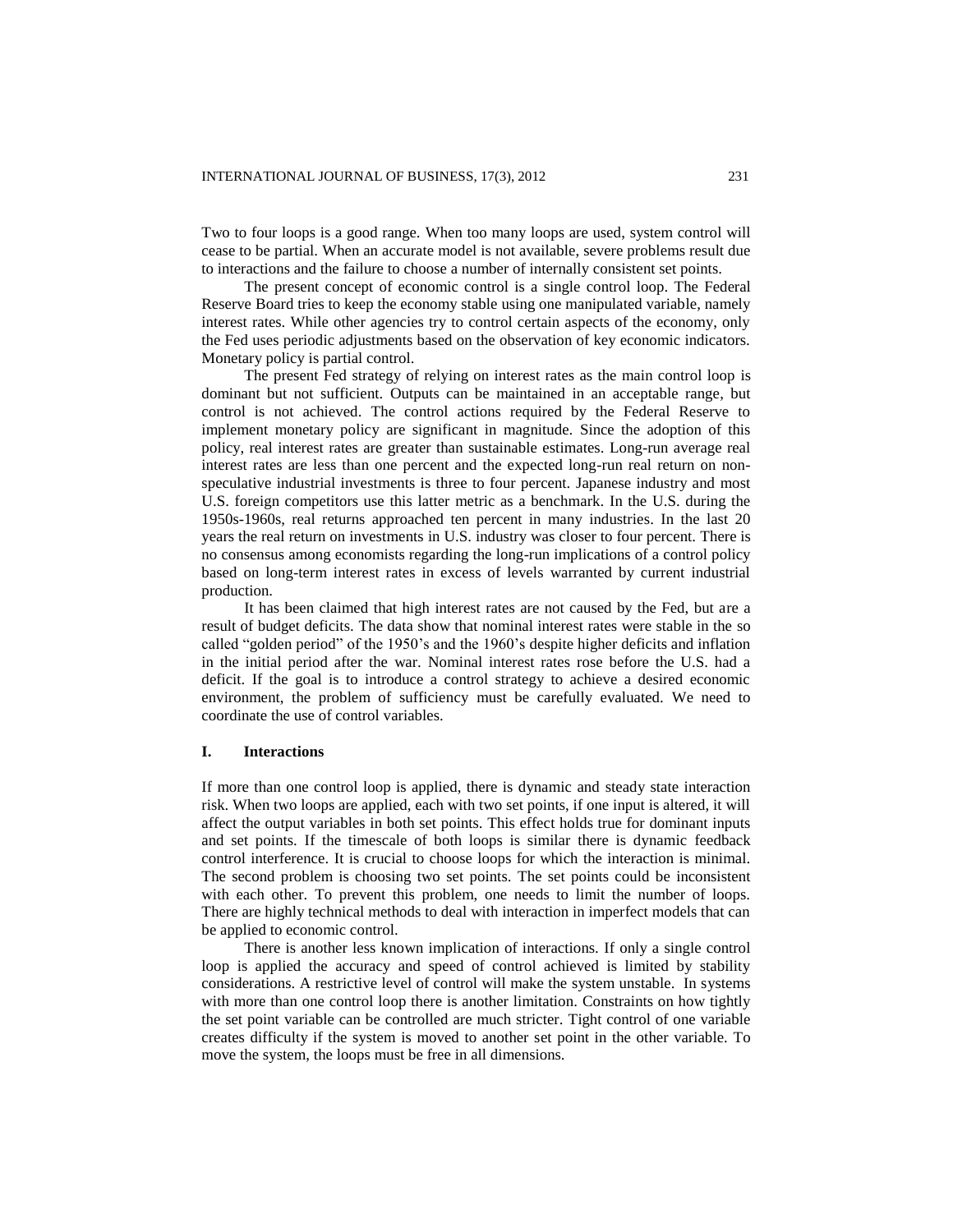This property has implications for economic control. The system cannot be adjusted rapidly to a more active state. There may also be difficulties with tight control of inflation or deficits. The acceptable deviation might be larger than what is presently acceptable. The start of the golden economic age of the 1950's and 1960's was accompanied by strong deviations that were later eliminated through economic growth.

#### **V. PARTIAL CONTROL AND THE GLOBAL MARKET**

The preceding discussion achieved two goals. First, it provides an economic paradigm. Second, it shows what could be learned from experience about a complex nonlinear system with very modest information.

To achieve the first goal, this paper provides a comprehensive paradigm for dealing with economic growth. There is continuous discussion about the value of a free economy. If the government tries to encourage specific sectors of the economy via tax policy, there is an accusation of free market distortion. Nevertheless, some claim that the government is responsible for economic growth. For example, the Federal Reserve Board is charged with achieving price stability, maximum sustainable output and employment. Any control, such as short-term interest rate policy, distorts the economy and impacts various economic sectors differently.

The second goal of this paper is to show what experience teaches about an exact mathematical model of a complex nonlinear system with very modest information. Learning and modeling relies on feedback. Economists have researched control theory. The focus of research is on optimal control, which requires very reliable models. Optimal control is not suitable for either economic processes or chemical process control. Economic systems are far more complex than even the most complex chemical process. Lessons learned in process control are valuable for economic control if goals are adjusted accordingly. Wassily Leontieff stated that the Japanese used proprietary data to implement economic policy with these methods. Lower levels of raw materials in Japan led to a lower level of control.

One main barrier exists to the implementation of economic control. This barrier is an open global market with free trade in goods or capital. It is helpful to clearly distinguish between the global economy and an open global market. The first is the present state of the world. The second is a policy goal, currently with only U.S. commitment. The reasons why an open global market is not consistent with partial control are as follows:

1. Control requires authority. There is no world government, nor any desire to have one.

2. In large complex systems with limited model information, it is preferable to simplify the system into smaller, clearly defined sub-units. Control systems can be designed to rely on feedback from sub-units and provide supervisory control for the system. This reduces requirements for model information accuracy and is much safer for unstable systems. This reason applies to any chemical plant. The plant manager acts as the central authority. The manager relies on controlling sub-units and following the associated interactions. This suggests a model for the global market based on local trading blocks, such as the European market, with trade block coordination. An independent national economy is required for local partial economic control. If the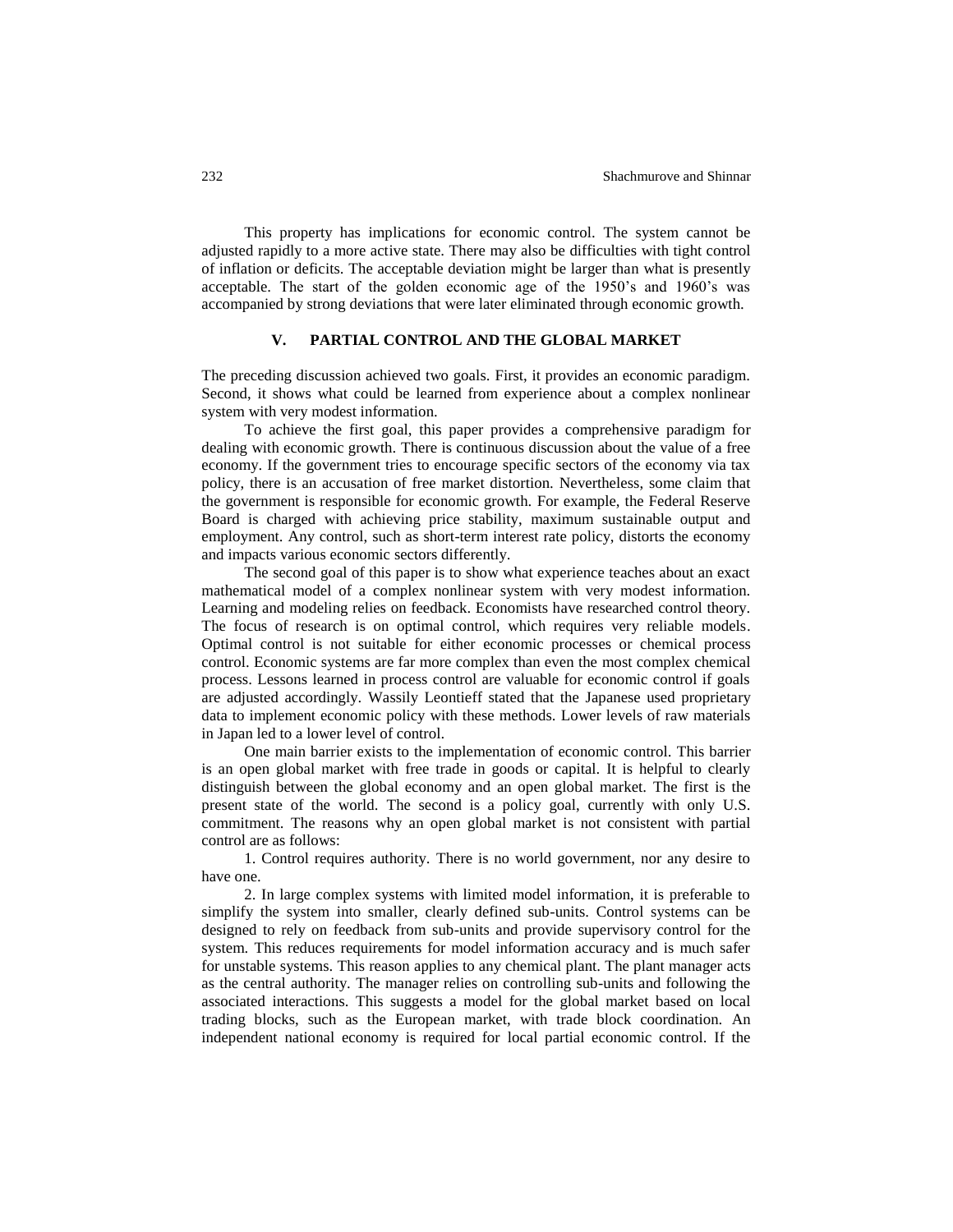national economy is linked with its neighbors, it is not controllable. Trade blocks need political as well as economic integration (Shinnar, 1990B).

3. There is no theory or quantitative model describing the direction of open global trade. The assumption of welfare gains from free global trade are based on eighteenth century ideas. Riccardo's principle of comparative advantage maximizes limited productive capacity. This contradicts Western economic reality where overcapacity and over-production is common. It is unclear if the present standard of living is sustainable in an open global market constrained by limited resources. There is no quantitative model in support of this theory. No model currently predicts the perturbations to the U.S. economy under steady state transition. Related to open market theory is the growing inequality in income distribution in the U.S. and the West. This trend may lead to political instability in democracies. Inequality in income distribution between countries has a lower level of political risk.

Application of the global long-range model leads to different policy outcomes than the free global market model. French agriculture is at a competitive disadvantage in terms of cost structure internationally. International competitors do not require the significant capital investments that a mature industry requires (Shinnar, 1990B). Free global market policy would pressure France to shutter its agricultural capacity. If France did so, similar capacity could not quickly be restored. A reasonable estimate of regenerating French agriculture is 30 years (Shinnar, 1990B). The present surplus of food is because the majority of the global population cannot afford a Western diet. Disregarding population growth, if the third world increased their nutrition to adequate levels, the food surplus and reduced prices would end.

Responsible governments will maintain their essential food supply and agricultural infrastructure. If food becomes increasingly scarce, there is no substitute in consumption. The French cannot consume personal computers (PCs) or information technology for nutrition. The Japanese cannot consume capital goods in place of staples such as rice. Similar arguments apply to all critical industries.

4. Control strategy requires limiting the magnitude and rate of change of perturbations. An open market in goods and capital creates perturbations greater than control capacity. Instead of centralized control, managing the system becomes a game between players. It requires local control strategies of a completely different type. There is no way to enforce the rules of an open market without government subsidies and worldwide interventions. When President Reagan stimulated the economy by cutting taxes, monetary policy and the trade deficit in manufactured goods had an offsetting effect (Shinnar, 1990B). Tax incentives for foreign automobile purchases or overseas plant expansions are similarly moderated. In the case of the U.S., the welfare of corporations' shareholders increases, while the total welfare U.S. workers will decline.

## **VI. CONCLUSIONS**

This paper utilizes analysis traditionally applicable to the study of chemical structures, and finds parallels in economic systems. Generally, partial control of chemical process systems has features similar to those of economic models. More specifically, partial control in chemical reactors has characteristics similar to various aspects of economic models, namely: complexity, non-linearity, and an inability to precisely formulate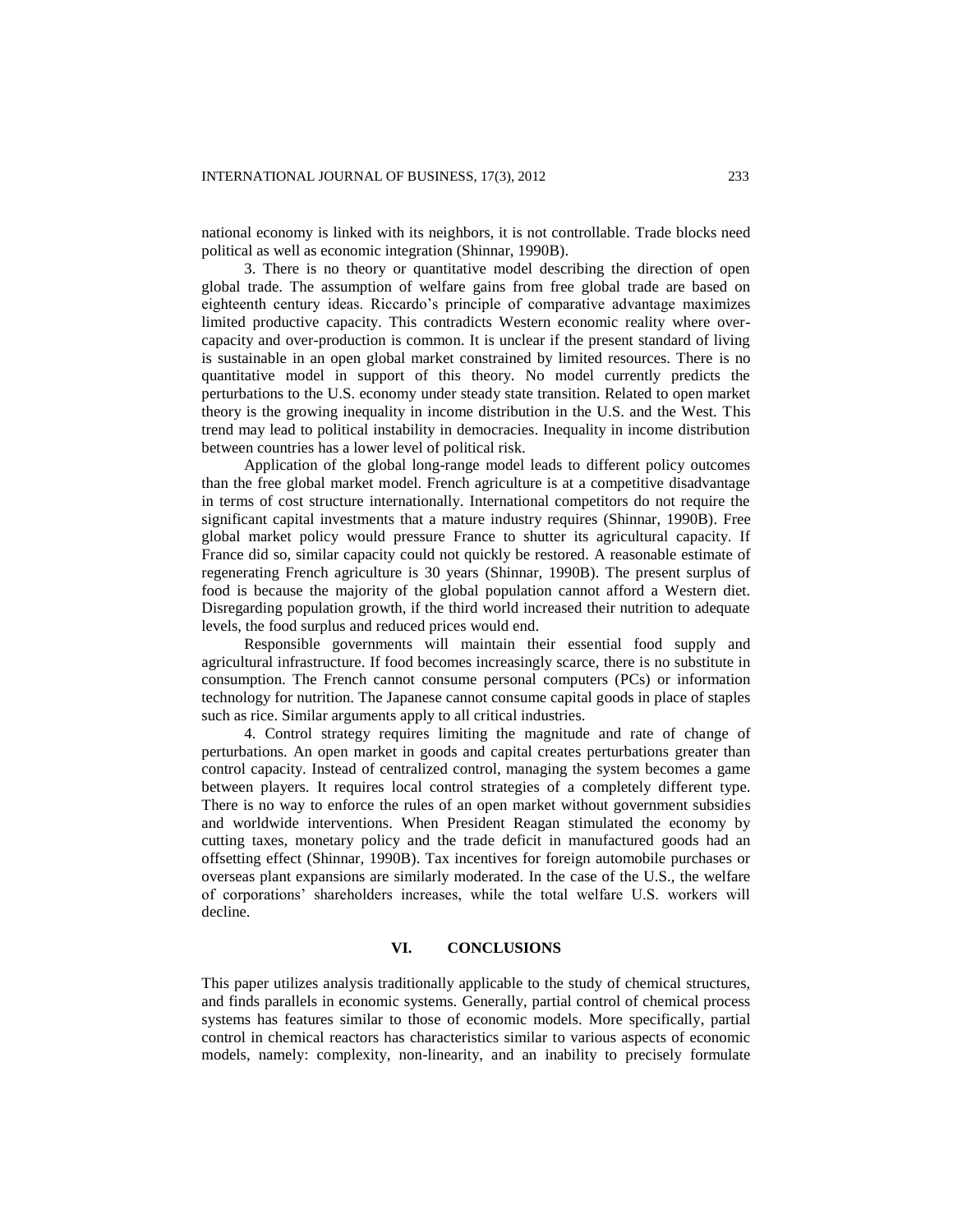mathematical models explaining their behavior. Whether in regards to chemical reactors or modeling the economy, it is impractical if not impossible to fully control for all variables. Because of this lack of feasibility for full control, this paper advocates the use of partial control, which involves identifying only key variables that monitor the system.

The paper defines a partial control as an attempt to control a large system with many variables and a limited number of control loops. The paper delineates similarities in partial control in chemical reactors and in economic models. The main barrier for the implementation of economic models is an open global market with free trade in goods and capital. Currently, an open global market is a policy goal that only few countries including the United States adhere to. This paper simplifies the reasons for this lack of implementation to be as follows: control requires authority and there is no world government, an independent national economy is required for local partial economic control, there is no theory or quantitative model describing the direction of open global trade, an open market in goods and capital creates perturbations greater than control capacity. To sum, this paper advocates for applying recent developments in the study of dynamic chemical structures to economic systems.

#### **REFERENCES**

- Ahmed, Nassir Uddin, 1996, "Optimal Relaxed Controls for Infinite-Dimensional Stochastic Systems of Zakai Type," *SIAM Journal on Control & Optimization,* 34, 1592-1615.
- Albino, Vito, M. Dassisti, and G.O. Okogbaa, 1995, "Approximation Approach for the Performance Analysis of Production Lines under A Kanban Discipline," *International Journal of Production Economics,* 40 (2-3), 197-207.
- Arbel, Arnon, I.H. Rinard, and R. Shinnar, 1997, "Dynamics and Control of Fluidized Catalytic Crackers. 4. The Impact of Design on Partial Control," *Industrial and Engineering Chemistry Research*, 36, 747-759.
- Arbel, Arnon, I. H. Rinard, and R. Shinnar, 1996, "Dynamics and Control of Fluidized Catalytic Crackers: 3. Designing the Control System: Choice of Manipulated and Measured Variables for Partial Control," *Industrial and Engineering Chemistry Research,* 35, 2215-2233.
- Aracil, Javier, and F. Gordillo, 2000, "Stability Issues in Fuzzy Control," *Studies in Fuzziness and Soft Computing, 44,* viii, 390.
- Birati, Assa, and Y. Shachmurove, 1991, "The Effects of Changes in Stock Prices in the Major Industrial Countries During the Gulf Crisis," Quarterly Banking Review, XXX, No. 117, September, 85-100.
- Birati, Assa, and Y. Shachmurove, 1993, "The Linkage Among Stock Markets in Selected Western Countries and Israel Before and During the Gulf Crisis," Quarterly Banking Review, XXXI, No. 123, March, 82-98.
- Christiano, Lawrence J., M. Eichenbaum, and C.L. Evans, 1999, "Monetary Policy Shocks: What Have We Learned and to What End?", *Handbook of Macroeconomics*, 1A, 65-148, Elsevier Science, North-Holland.
- Dantzig, George B., and S.C. Parikh, 1977, "On a Pilot Linear Programming Model for Assessing Physical Impact on the Economy of a Changing Energy Picture,"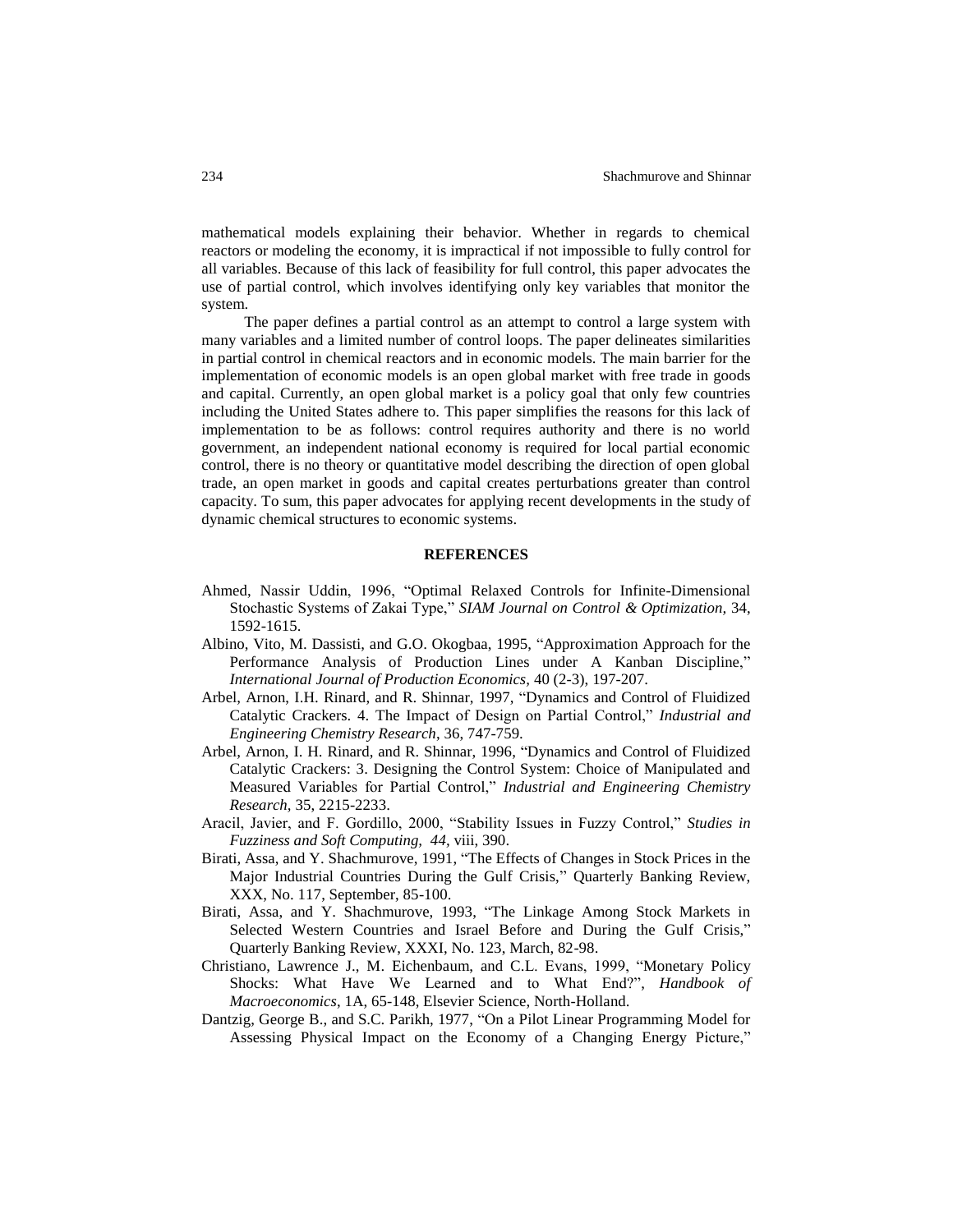*Mathematical Aspects of Production and Distribution of Energy,* American Mathematical Society.

- Edirisooriya, Geetani, and J.P. Robinson, 1993, "Test Generation to Minimize Error Masking," *IEEE Transactions on Computer-Aided Design of Integrated Circuits & Systems,* 12, 540-549.
- Emirmahmutoglu, F., N. Kose, and Y. Yalcin, 2008, "The Kalman Filter Method for Break Point Estimation in Unit Root Tests," *Applied Economics Letters,* 15, 193- 198.
- Friedman, Joseph, and Y. Shachmurove, 1996, "International Transmission of Innovations among European Community Stock Markets," *Research in International Business and Financ*e, JAI Press.
- Friedman, Joseph, and Y. Shachmurove, 1997, "Co-Movements of Major European Community Stock Markets: A Vector Autoregression Analysis," *Global Finance Journal*, 8(2), 257-277.
- Friedman, Joseph, and Y. Shachmurove, 2005, "European Stock Market Linkages: The Effect of the Adoption of the Euro as a Single Currency," *Alliance Journal of Business Research*, 1, Number 2, 21-34.
- Guettler, Robert D., G.C. Jones, and L.A. Posey, 1994, "Partial Control of an Ion-Molecule Reaction by Selection of the Internal Motion of the Polyatomic Reagention," *Science,* 266, 259-261.
- Green, Robert L, and B.R. Carl, 2000, "A Reform for Troubled Times: Takeovers of Urban Schools," *Annals of the American Academy of Political & Social Science,* 569 (0), 56-70.
- Hannon, Bruce, 1979, "Total Energy Costs in Ecosystems," *Journal of Theoretical Biology*, 80, Issue 2, 271-293.
- Holl, Adelheid, R. Pardo, and R. Rama, 2010, "Just-in-time Manufacturing Systems, Subcontracting and Geographic Proximity," *Regional Studies,* 44, 519-533.
- Jacobsen, Elling W., and S. Skogestad, 1994, "Inconsistencies in Dynamic Models for Ill-Conditioned Plants: Application to Low-Order Models of Distillation Columns," *Industrial and Engineering Chemistry Research*, 33, 631-640.
- Jessell, Kenneth, J. Madura, and A. Picou, 1993, "Effects of European Partial Control of U.S. Firms: Evidence from Partial Acquisitions," *Journal of Multinational Financial Management,* 3 (3-4), 201-216.
- Kang, Boo Sik, D.H. Choe, and S.C. Park, 1999, "Intelligent Process Control in Manufacturing Industry with Sequential Processes," *International Journal of Production Economics, 60-61 (0), 583-590.*
- Kothare, Mayuresh V., R. Shinnar, and I. Rinard, 2000, "On Defining the Partial Control Problem: Concepts and Examples," *AICHE Journal,* 46 no12, 2456-2474.
- Lee, Sang-Ho, and I. Kim, 2000, "Self-Selection and Optimal Nonlinear Effluent Charges," *Environmental & Resource Economics,* 16 (1), 1-14.
- Mismar, Mohammad J., and T.H. Ismail, 1998, "Partial Control for Wide-Band Interference Suppression Using Eigen approach," *IEEE Transactions on Antennas & Propagation,* 46, no. 4, 600-602*.*
- Nordmann, Astrid, and Y. Cheng, 1997, "Crystallization Behavior and Microstructural Evolution of A Li2O-Al2O3-SiO2 Glass Derived from Spodumene Mineral," *Journal of Materials Science,* 32, 83-89.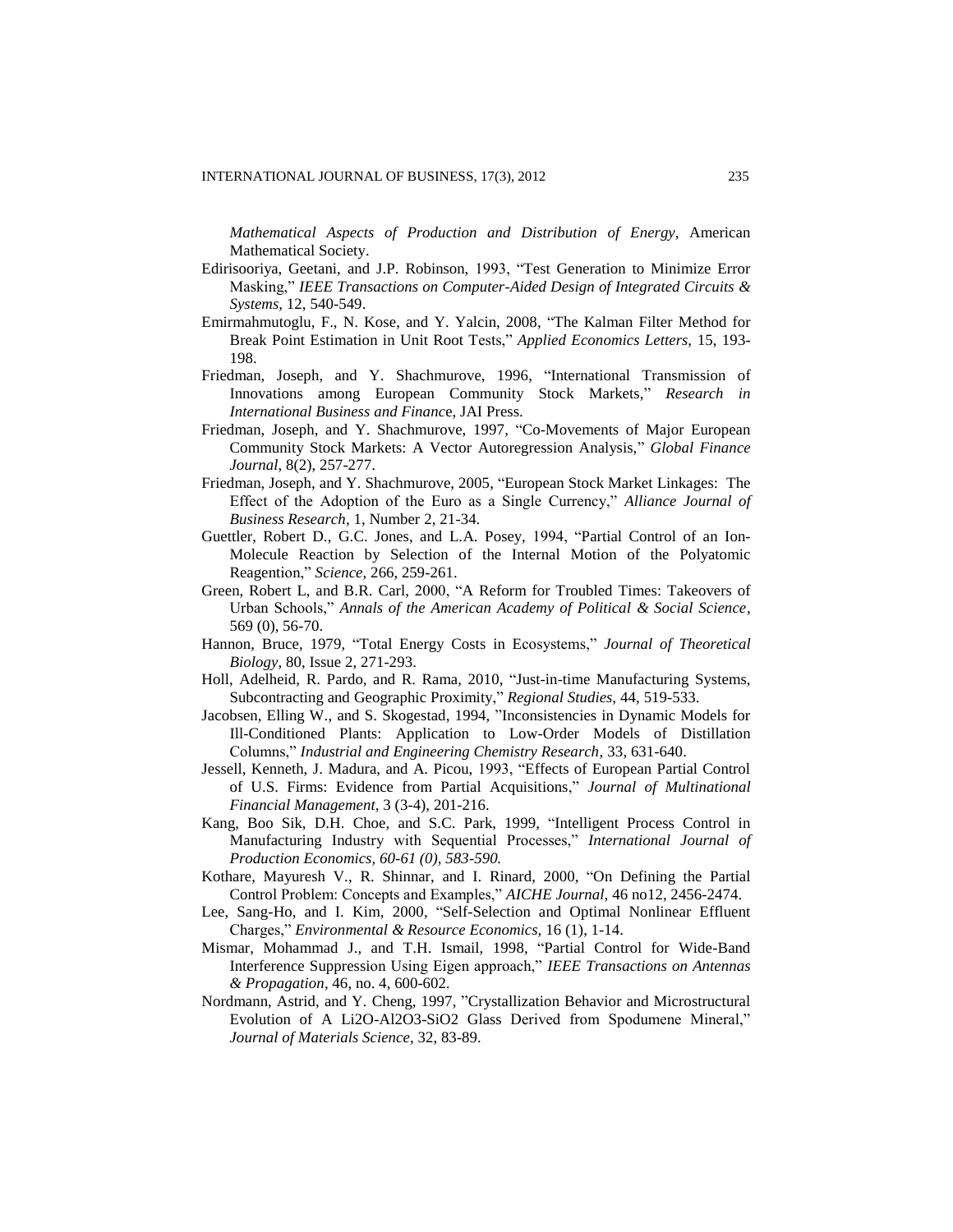- Ooghe, E., and A. Peichl, 2011, *Fair and Efficient Taxation under Partial Control: Theory and Evidence,* Unpublished manuscript.
- Oster, Clinton V., J.S. Strong, and C.K. Zorn, 1992, "Why Airplanes Crash: Aviation Safety in A Changing World," *Oxford University Press,* xv, 200.
- Pandey, Rita, 2005, "Estimating Sectoral and Geographical Industrial Pollution Inventories in India: Implications for Using Effluent Charge Versus Regulation," *Journal of Development Studies*, 41, 33-61.
- Pomeranz, Irith, and S.M. Reddy, 1993, "Testing of Fult-Tolerant Hardware Through Partial Control of Inputs," *IEEE Transactions on Computers,* 42, 1267-1271.
- Robert, Christian P., 1993, "Convergence Assessments for Markov Chain Monte-Carlo Methods," *Unite de Recherche Document de Travail ENSAE/INSEE:* 9347, 22.
- Sargent, Thomas J., 1976, "A Classical Macroeconometric Model for the United States," *Journal of Political Economy,* 84, 207-37.
- Sargent, Thomas J., 1978, "Rational Expectations, Econometric Exogeneity, and Consumption", *Journal of Political Economy,* 86, 673-700.
- Sargent, Thomas J., 1979, *Macroeconomic Theory*, Academic Press.
- Sargent, Thomas J., 1983, "The Ends of Four Big Inflations," *Inflation: Causes and Effects*, University of Chicago Press, 41–97.
- Sargent, Thomas J., 1987, *Dynamic Macroeconomic Theory*, Harvard University Press.
- Sargent, Thomas J., 2001, *The Conquest of American Inflation*, Princeton University Press.
- Sargent, Thomas J., and C. Sims, 1977, "Business Cycle Modeling without Pretending to Have Too Much A Priori Economic Theory", *Federal Reserve Bank of Minneapolis, Working Paper* 55.
- Shachmurove, Yochanan, 2005, "Dynamic Linkages Among the Emerging Middle Eastern and the United States Stock Markets," *International Journal of Business*, 10(1), 103-132.
- Shachmurove, Yochanan, 2006, "Dynamic Linkages among the Stock Exchanges of the Emerging Tigers of the Twenty First Century," *International Journal of Business*, 11, Number 3, 317-344.
- Shachmurove, Tomer, and Y. Shachmurove, 2008, "Dynamic Linkages among Asian Pacific Exchange Rates 1995 – 2004," *International Journal of Business*, 13, No. 2, 101-117.
- Shinar, Josef, and V.Y. Glizer, 1999, "Solution of a Delayed Information Linear Pursuit-Evasion Game with Bounded Controls," I*nternational Game Theory Review,* 1 (3-4), 197-217.
- Shinar, Josef, T. Shima, and V.Y. Glizer, 2000, "On the Compensation of Imperfect Information in Dynamic Games," *International Game Theory Review,* 2 (2-3), 229- 248.
- Shinnar, Reuel B., 1990A, "The Partially Controlled Economy: 1. A Control Engineer Views Today's Economic Choices," *Chemtech*, 20, pp. 280-288.
- Shinnar, Reuel B., 1990B, "The Partially Controlled Economy: 2. What is the Range of Today's Economic Choices?" *Chemtech*, 20, pp. 354-359.
- Shinnar, Reuel, B. Dainson, and I. H. Rinard, 2000, "Partial control: 5. A Systematic Approach to the Concurrent Design and Scale-Up of Complex Processes: the Role of Control System Design in Compensating for Significant Model Uncertainties," *Industrial and Engineering Chemistry Research,* 39 no1, 103-121.